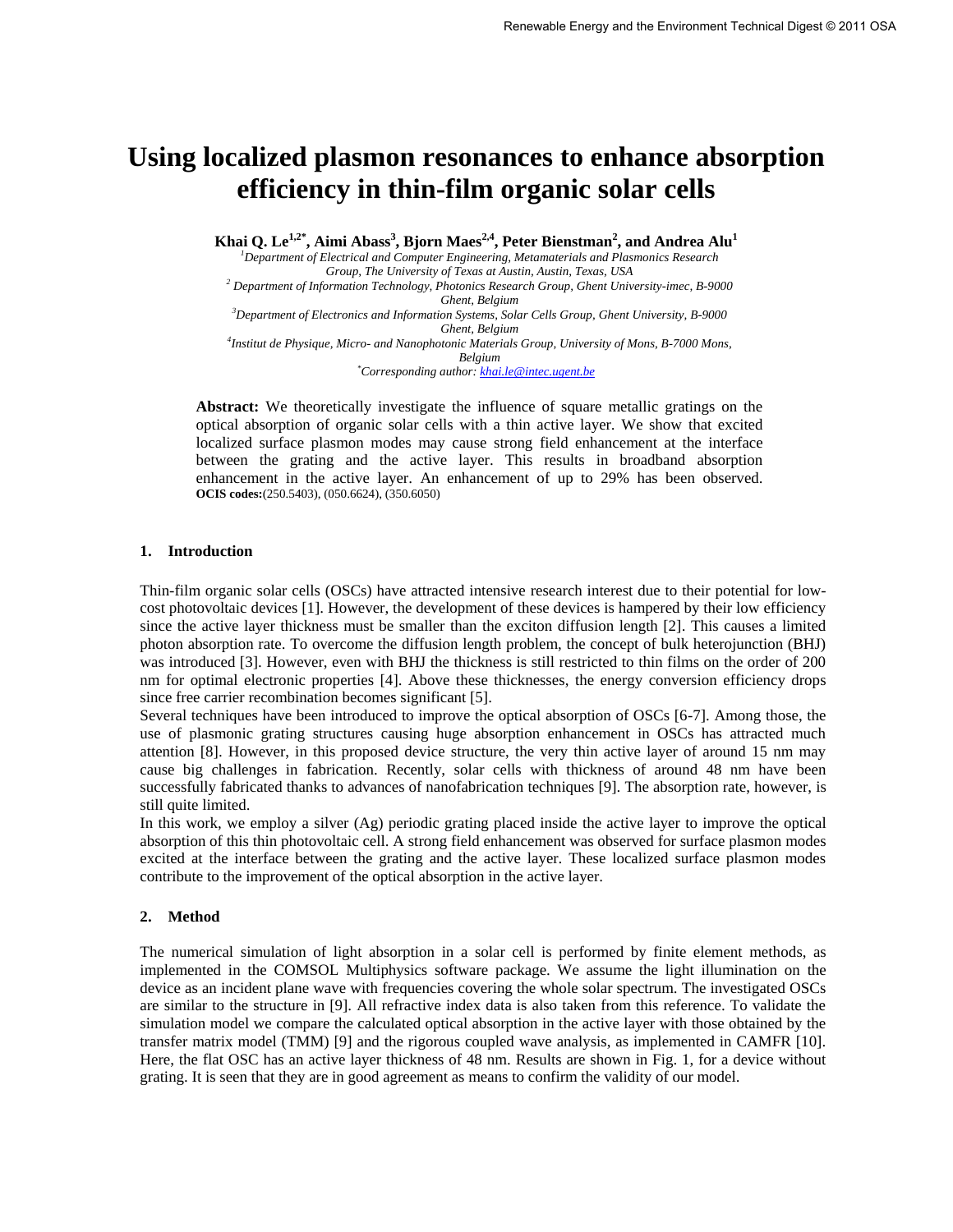

Fig. 1. Optical absorption in the 48 nm thick active layer of the investigated OSC obtained by CAMFR, TMM and COMSOL.



Fig. 2. Cross section of OSC with Ag grating integrated inside active layer

#### **3. Results**

We theoretically investigate the influence of 1D Ag gratings on the optical absorption in thin OSCs. The sketch of the device is depicted in Fig. 2. There, the thickness of the poly-3-hexylthiophene: $[6,6]$ -phenyl-C<sub>61</sub>butyric acid methyl ester (P3HT:PCBM) active layer is set to 48 nm, the same as in the experimental structure [9]. The complex refractive index of Ag is modeled by the Drude-Lorentz model. Figure 3 shows the calculated absorption in the active layer of the flat OSC, and the one with Ag grating integrated inside the active layer. It is seen that in the wavelength range 380-650 nm a larger integrated absorption caused by the Ag grating is observed. This may lead to broadband absorption enhancement of up to 29%. The optimal absorption enhancement is obtained with the Ag grating having 20 nm height (and width) and 30 nm periodicity (corresponding to a filling factor of 2/3). The enhancement is due to the excitation of localized surface plasmon modes at the interface between the Ag grating and the active layer. Figure 4 shows plots of absorption profile capped at a certain maximum value to show the profile distribution clearly, side stepping the lightning rod effect at the edges of the Ag grating. It is observed that at the wavelength of 350 nm the light is mostly absorbed by the Ag grating, which causes less absorption than the flat cell. However, this only results in negligible loss, as the solar spectrum reaching the ground in the wavelength range below 350nm is already limited. In the wavelength range where it matters, 380-650 nm, the localized surface plasmon modes excited at the interface between the grating and the active layer cause strong field enhancement around the interface. The field is mainly distributed in the active layer rather than inside the metal as we go to longer wavelengths. This results in an improvement in the absorption efficiency of the active layer, particularly around the edges of the metal grating.



 $\lambda = 350$  nm  $\lambda = 380$  nm  $\lambda = 600$  nm

Fig. 3. Absorption in active layer of OSC with and without integrated Ag grating.

Fig. 4. Absorption profiles (Divergence of the Poynting vector) of OSC at various wavelengths  $(\lambda)$ .